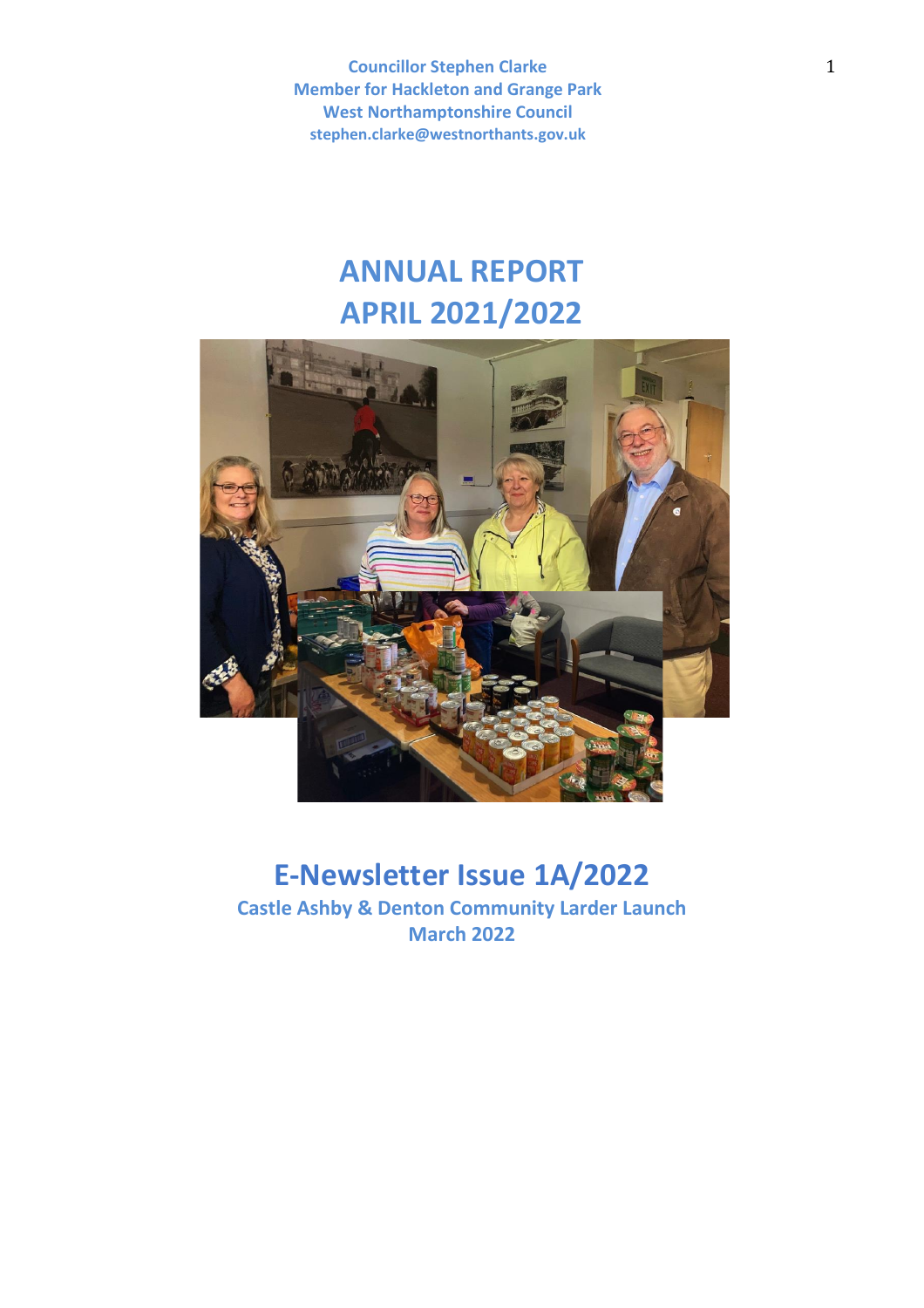| Contents                                                                        |  |
|---------------------------------------------------------------------------------|--|
|                                                                                 |  |
|                                                                                 |  |
|                                                                                 |  |
|                                                                                 |  |
|                                                                                 |  |
|                                                                                 |  |
|                                                                                 |  |
|                                                                                 |  |
|                                                                                 |  |
|                                                                                 |  |
|                                                                                 |  |
|                                                                                 |  |
|                                                                                 |  |
|                                                                                 |  |
|                                                                                 |  |
|                                                                                 |  |
|                                                                                 |  |
|                                                                                 |  |
|                                                                                 |  |
|                                                                                 |  |
|                                                                                 |  |
|                                                                                 |  |
|                                                                                 |  |
|                                                                                 |  |
|                                                                                 |  |
|                                                                                 |  |
|                                                                                 |  |
|                                                                                 |  |
|                                                                                 |  |
|                                                                                 |  |
|                                                                                 |  |
|                                                                                 |  |
|                                                                                 |  |
|                                                                                 |  |
| Complaints about the quality of Surface Dressing on the Main Road, Hackleton 13 |  |
|                                                                                 |  |
|                                                                                 |  |
|                                                                                 |  |
|                                                                                 |  |
|                                                                                 |  |
|                                                                                 |  |
|                                                                                 |  |
|                                                                                 |  |
|                                                                                 |  |
|                                                                                 |  |
|                                                                                 |  |
|                                                                                 |  |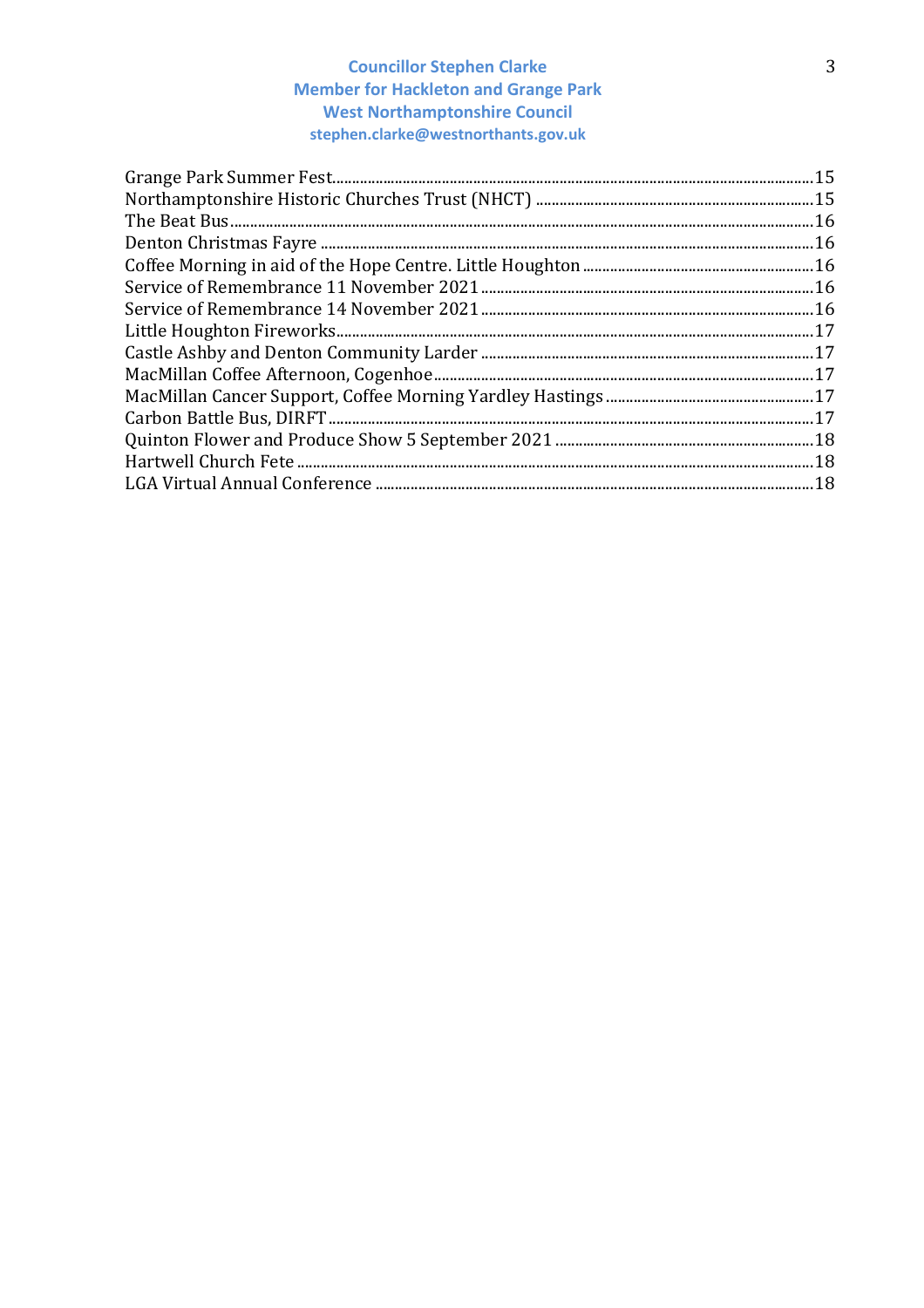# **Introduction**

I have great pleasure in presenting my Annual Report for the Parish Councils and residents of Hackleton and Grange Park. During my first year, as each month went by, more and more of you were using my Facebook: Stephen.Clarke.31924 and responding to my postings on the Community Group pages. Hackleton and Grange Park is a very large area, but by following my daily postings, you will see just how busy I have been on your behalf. In my Monthly News Report, I cover matters that I have been directly involved in at your behest. That way there should be little overlap with other reports you might receive. All three of your Councillors are working in the best interests of the community and you will deal with us all on different issues from time to time.

# **One Year Old**

Our Council is one year old. Since replacing the previous district, borough and county councils on 1 April last year we have been making good progress on our fresh start to deliver better local public services across Daventry, Northampton and South Northants areas. Born from the biggest restructure of local government in Northamptonshire in over 40 years, and having guided communities through the challenges of the Covid pandemic, we now head into our second year with a balanced budget and additional investment in services ahead. Future transformation plans are also taking shape, including:

- Progressing work to join up health and social care services
- Working on our Anti-Poverty plans and skills agenda,
- A new approach to making West Northants a more sustainable and environmentally friendly place to live and work,
- Protecting and improving the local environment, economy and society for future generations
- Laying the foundations for the future through our ambitious Corporate Plan and shaping a number of important strategies

### **Progress over the First Year**

You can read more about our first year in the Council Leader's Report to the Parish Councils, but here are just some details of the progress we have made against our priorities over the past year:

### **Priority: Improving Life Choices**

- Continuing the improvement journey in children's services as recognised by Ofsted
- Progressing plans to join up health and social care services
- Helping the most vulnerable including free school meals, funds to help households with food and energy bills, resettling Afghan families and beginning to co-ordinate the Government's Ukraine response locally
- Developing our Anti-Poverty Strategy with partner organisations and charities
- Council Tax reduction scheme and improving financial support for care leavers
- Developing the Armed Forces Covenant and establishing new armed forces hubs
- New customer experience strategy to improve how residents access our services

### **Priority: Green and Clean places**

- Shaping our new sustainability goals to net zero the Council's own emissions by 2030 and those of residents and businesses by 2045
- Retaining Green Flag awards for our high-quality parks
- Improving Towcester Water meadows and encouraging community tree planting
- £6.2m community flood protection scheme
- Installing new electric charge points across West Northants
- Crackdowns and prosecutions on environmental offenders, from fly-tipping and food safety to Trading Standards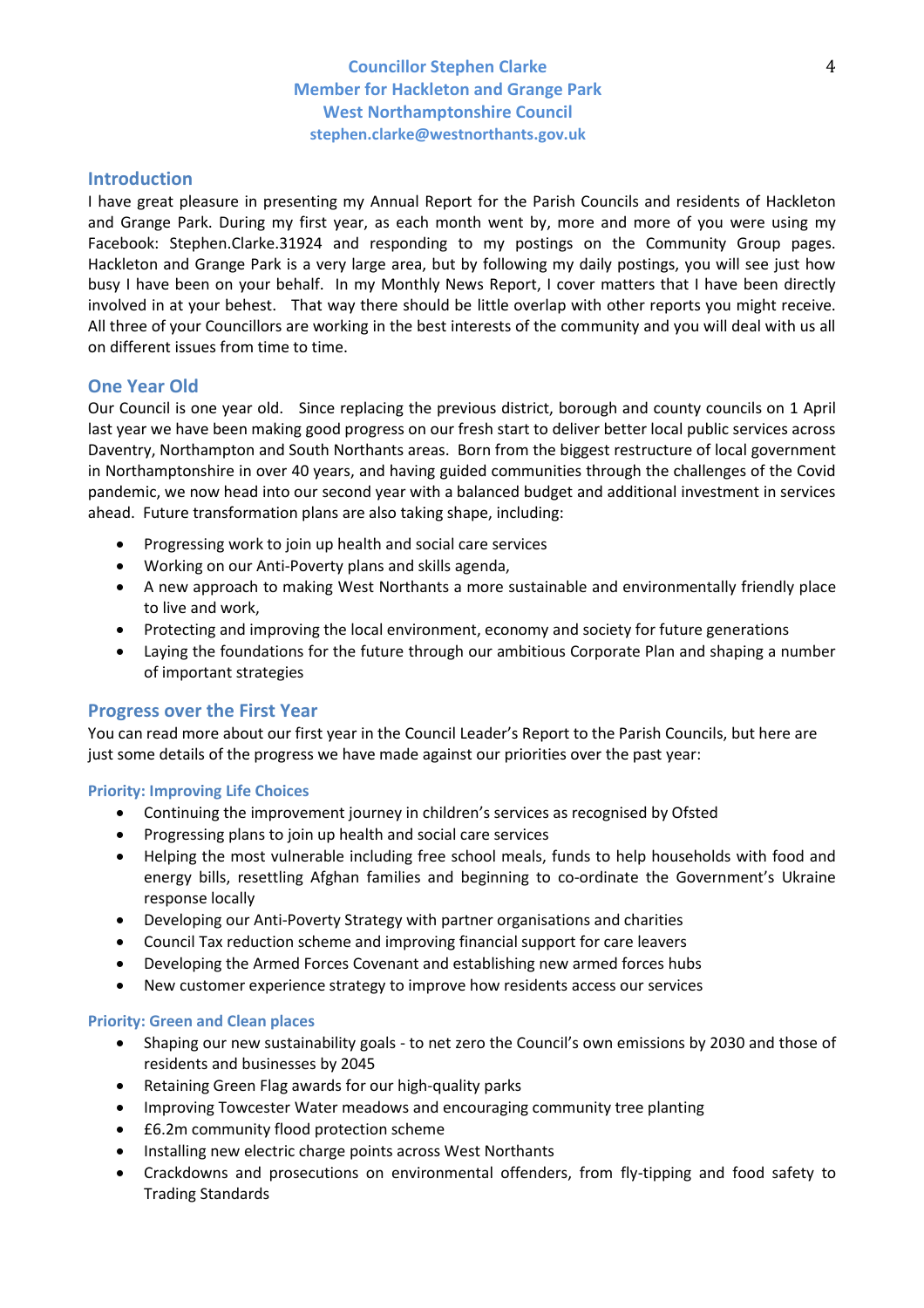- New litter charter and community litter-picking initiatives
- Grants for landowners to tackle fly tipping

### **Priority: Economic Development**

- Submitting a bid for city status for Northampton
- Securing £37m funding for regenerating Northampton town centre and Market Square
- Delivering Daventry's new cinema complex
- Redeveloping Brackley Library and delivering our award-winning 'For the Love of Books' reading challenge to over a thousand residents
- Consulting on shaping our Strategic Plan
- Supporting businesses and start-ups with funding, advice and support

### **Priority: Connected Communities**

- Embarking on a major roads improvement programme
- Making plans and funding bids to improve bus services seed
- Extending Northampton's public e-scooter schemesser
- Shaping and progressing our future highways maintenance service and transport infrastructure

### **Priority: Thriving Villages and Towns**

- Providing accommodation and support for rough sleepers
- Localising planning arrangements and simplified, more effective planning enforcement
- Investing in a host of initiatives to make communities safer
- Distributing grant funding for community and voluntary groups
- Re-opening the refurbished and extended Northampton Museum and Art Gallery
- Showcasing our heritage with open days and supporting the Go Northamptonshire destination campaign
- Redevelopment of Avenue campus into 170 new homes
- Working with parishes on Neighbourhood development plans and conservation area appraisals

### **Priority: Robust Resource Management**

- Capping Council Tax rises at £99 per year
- On target to deliver our first year on budget, and setting a balanced budget for the year ahead and making robust plans to tackle financial challenges
- Working to join up local services across the whole West Northants area, to make them better and more cost-effective

I think much has been done but there is much still to do and I hope that you continue to alert me to the problems you face and the issues that you would like me to help resolve. I want to see that the great results we had with South Northamptonshire Council are being reflected in the new Unitary Authority.

# **So what have I been doing on your behalf?**

# **South Northamptonshire Local Area Planning Committee**

In May 2021, I was appointed Chairman of the South Northamptonshire Local Area Planning Committee of West Northamptonshire Council (WNC). I have 16 years experience of Development Control and 12 years as the Chairman of the SNC Development Control Committee, it was perhaps a natural progression to now lead the Local Area Planning Committee of which I have long been a part. Since 3 June, I have chaired the monthly SN Local Area Planning Committee<sup>[1]</sup> for WNC at the  $\frac{1}{100}$  Forum, Towcester. There is a big difference step for all of us, which is that as a Unitary  $\overline{H}$  Authority we are responsible as the Local Highways Authority for Highways, and as the Lead Local Flood Authority for Flooding/Surface Water Drainage.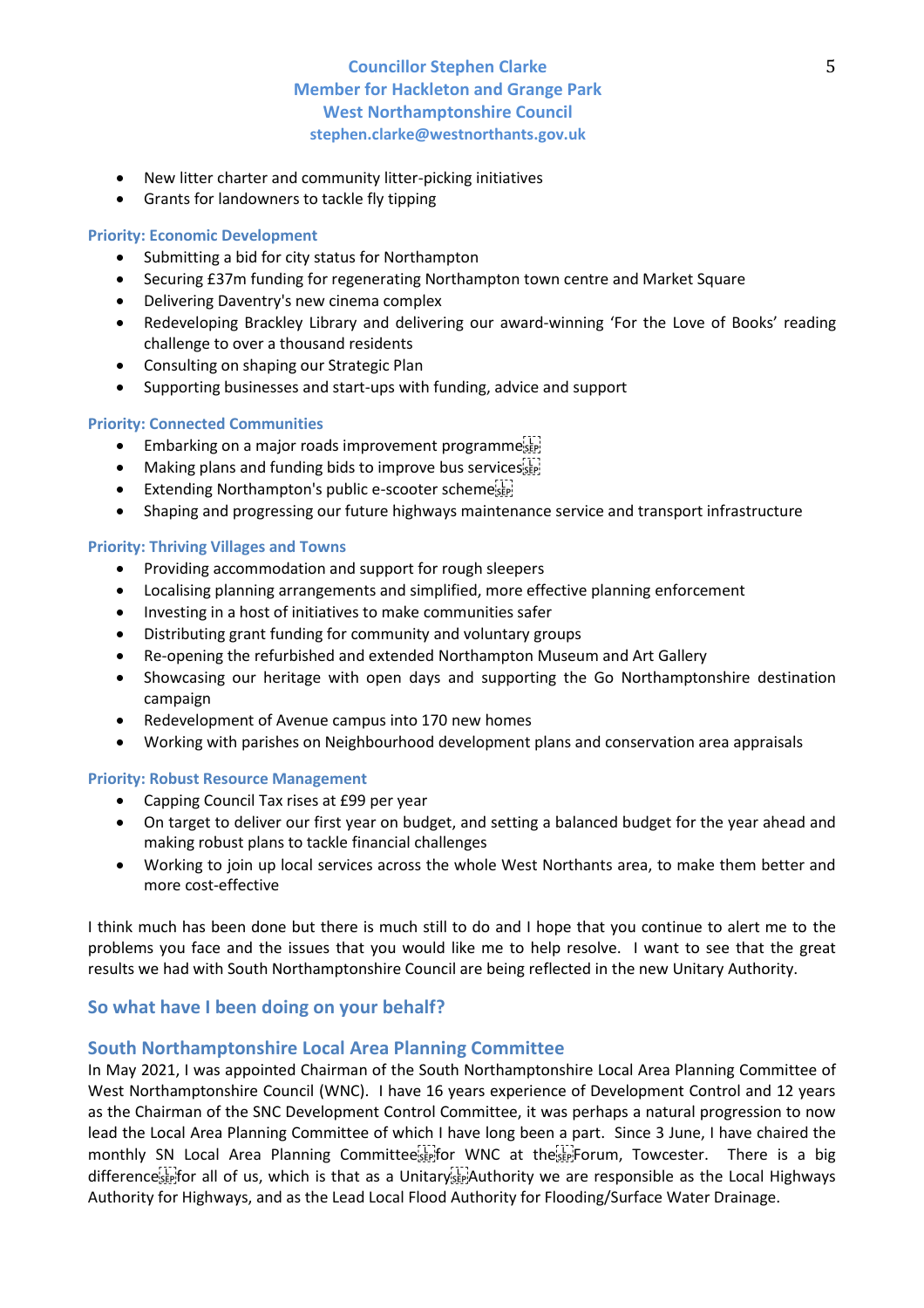# **Planning Policy Committee**

I was appointed to the Planning Policy Committee on 6 December 2021. From March 2022 this Committee will take place monthly and it will exercise the Council's executive functions in relation to the preparation and, where applicable, approval of planning policy and neighbourhood planning documents.

# **Planning Appeals**

Over the past year, I have worked on and attended all of the major planning appeals in South Northamptonshire and kept you informed as to the Planning Inspector's progress and subsequent decisions. The current summary is as follows:

- Hartwell, land North of Ashton Road-Dismissed
- Blisworth, land South of Station Road-Dismissed
- Blakesley Hill, Greens Norton- Awaiting decision
- Greens Norton, land off Mill Lane-Withdrawn
- Milton Malsor, land East of Lower Lane-Dismissed
- Blisworth, land off Northampton Road -Dismissed.
- Yardley Gobion, land at Asana Lodge Appeal-Inquiry 8 February 2022 for 3 days-Cancelled
- Yardley Gobion, land East of Northampton Road Hearing Date Offered of 27/07/22 TBC

For those who wished to better understand the Government proposed changes to the Planning System then I gave a very lengthy overview of the Local Government Association's views about the potential changes in one of my Monthly Reports. In the same report, I provided an update on WNC's Spatial Options Consultation as it impacts this area, in particular Grange Park and Quinton.

# **Audit and Governance Committee**

By 28 April, I will have attended six WNC Audit and Governance Committee Meetings at the Guildhall, Northampton. It has been a mammoth task. I have had at least 400-750 pages of reports to read and digest for each meeting beforehand. With the change in structure, I had quite a number of questions about the various audit reports, particularly in relation to the Annual Audit reports of the Predecessor Authorities. We also have discussed and agreed the Audit Planning Report for the year-end 2021 and the Internal Audit update for 2021-2022. There is much to do over the remainder of this year and much to improve, if we are to become an excellent unitary authority.

### **RSN**

I was confirmed as the WNC Lead representative on the Rural Services Network (RSN) previously known as SPARSE. The Rural Services Network is a Special Interest Group of the Local Government Association. It is a membership organisation and works on behalf of its members as the national champion for rural services. It supports its member organisations through the sharing of best practice and rural expertise, and is an advocate on their behalf to ensure that the rural voice is raised up the agenda with parliamentarians and decision makers. I was previously the representative for South Northamptonshire Council and I am very familiar with the service they provide to the rural sector on behalf of rural communities. As the WNC lead representative, I will of course keep you and the Council informed as to RSN's news and recommendations to Government. In this connection, I have reports and updates on Facebook and I remain committed to ensuring that WNC reflects the needs of the rural communities as well as its urban centres in all of its decision-making.

### **Fix my Street**

I have escalated numerous problems on Fix My Street and you will find much of it on my Facebook. I am pleased to say that I have had a fair amount of success. I have focussed my efforts on those problems that have been outstanding for many years, including but not limited to: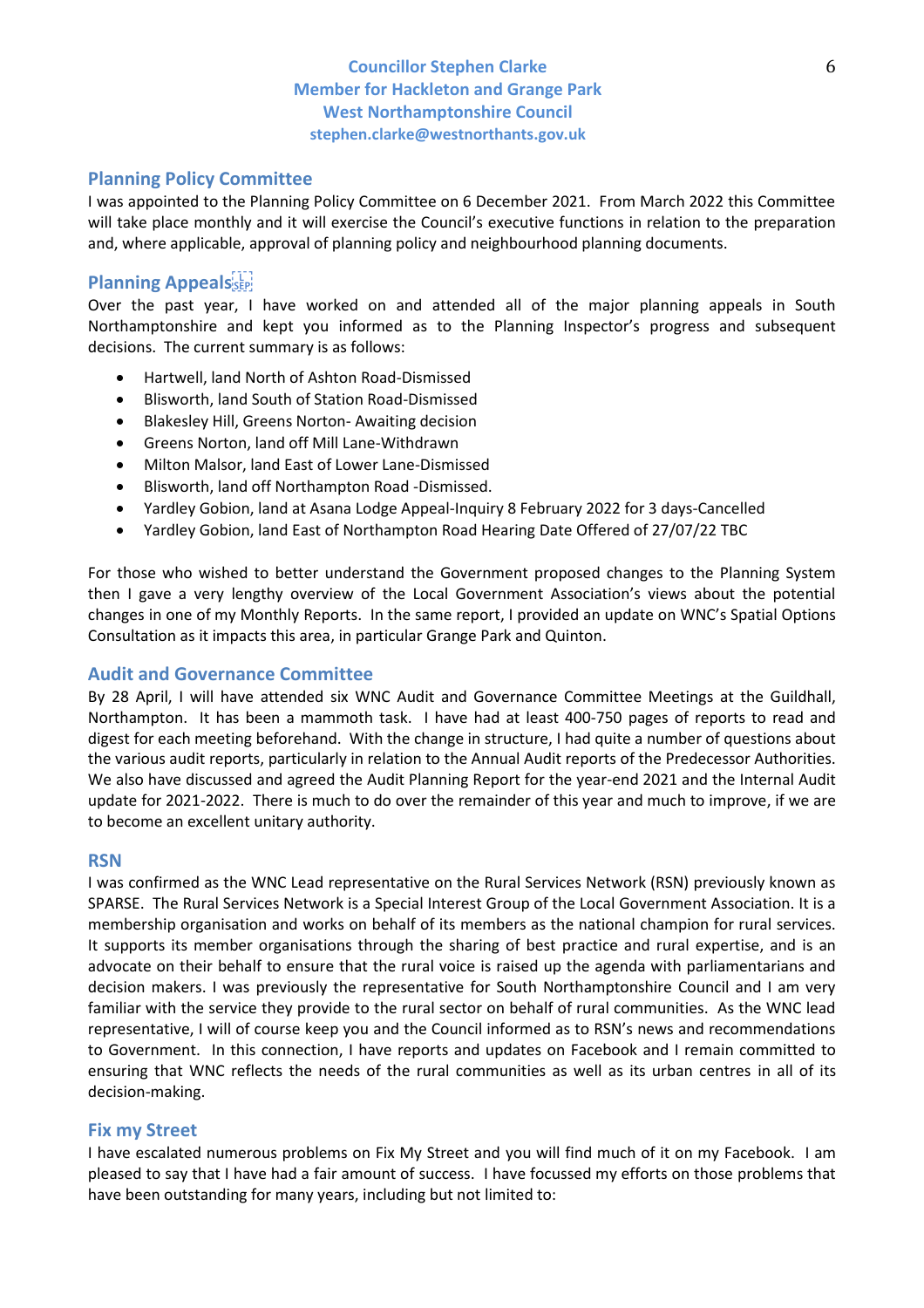- Brafield on the Green- unknown source of running water now accepted to be WNC and not Anglia Water and the problem finally fixed
- Land ownership in question for Surface Flooding Quinton. Finally found to be Grand Union Housing and the problem has now been resolved.
- On-going issues with deformed pavement outside 14 Northampton Road, and broken storm drains Yardley Hastings. All of which were finally fixed.

# **Fly- Tipping**

One of the first tasks I had this year was to go 'Wombling' with Leigh Mitchell and the Hackleton Wombles. We spent the morning clearing litter from the ditch adjacent to the lay-by on the B526 near the Menagerie. But I now know that calling it litter is a misnomer. We collected a pallet, rubber piping, tyres, clean recyclables, builder's rubble, cans, bottles, a VHS video player and bottles with uncertain content! The team continue to do a fantastic job and I applaud them for their hard work.

Fly-tipping is inexcusable. It is, an eyesore for residents, but also a serious public health risk, creating pollution and attracting rats and other vermin. It costs local taxpayers almost £50 million a year to clear up, which could be better spent on other vital services in our communities.

I have also been litter picking in other parishes including Grange Park after the Annual Summer Fete at Foxfields Country Park. Each time, I am involved, I notify 'Bins, Recycling and Street Cleaning' about flytipping which is many and various and I try to get them to look at how best to ensure it doesn't happen again.

Over the course of the year, I have repeatedly sought assistance for certain hotspots. I am pleased to say that certain areas are improving and if they don't then the Council doesn't hold back when seeking to take legal action with those repeated offenders. As was the case with the site near Sixfields Reservoir recently, when WNC issued two £400 fixed penalty notices for fly tipping.

I also arranged for two members of the WNC Recycling team to attend and man a stand during the Grange Park Summer Fest on 4 September at Foxfield Country Park. They brought copies of the Litter Charter and the guide with them, and they talked it through with members of Parish Councils and others on the day.

# **Harmonisation of Green Bin Arrangements**

Residents were invited to start signing up for the forthcoming year of optional, chargeable garden waste collections from Monday 14 February. Garden waste collections were being harmonised from 4 April this year, bringing homes in the former South Northants Council area into line with residents in the former Daventry District and Northampton Borough areas, who already choose whether or not to subscribe to paid-for garden waste collections. The annual subscription charge for the service from April 2022 to April 2023 was set at £42 per bin.

I was advised that an extensive communications campaign would be launched to raise awareness of the new 'Green Bin' arrangements and encourage subscriptions, with people living in the former South Northants area urged to look out for an information leaflet, including FAQs about the changes to the collections in their area. I was contacted by a number of residents and Parish Councillors, as some of the villages had not received the garden waste leaflet. WNC organised for another leaflet drop to the villages affected. In the meantime I attached a copy of the leaflet to my Facebook page and shared the details with other groups and residents that I met.

With regards to the cost for smaller bins, there is no reduction for this and all subscriptions are £42. WNC can swap any smaller bins for the full size ones or neighbours are welcome to share a bin/split the cost between them.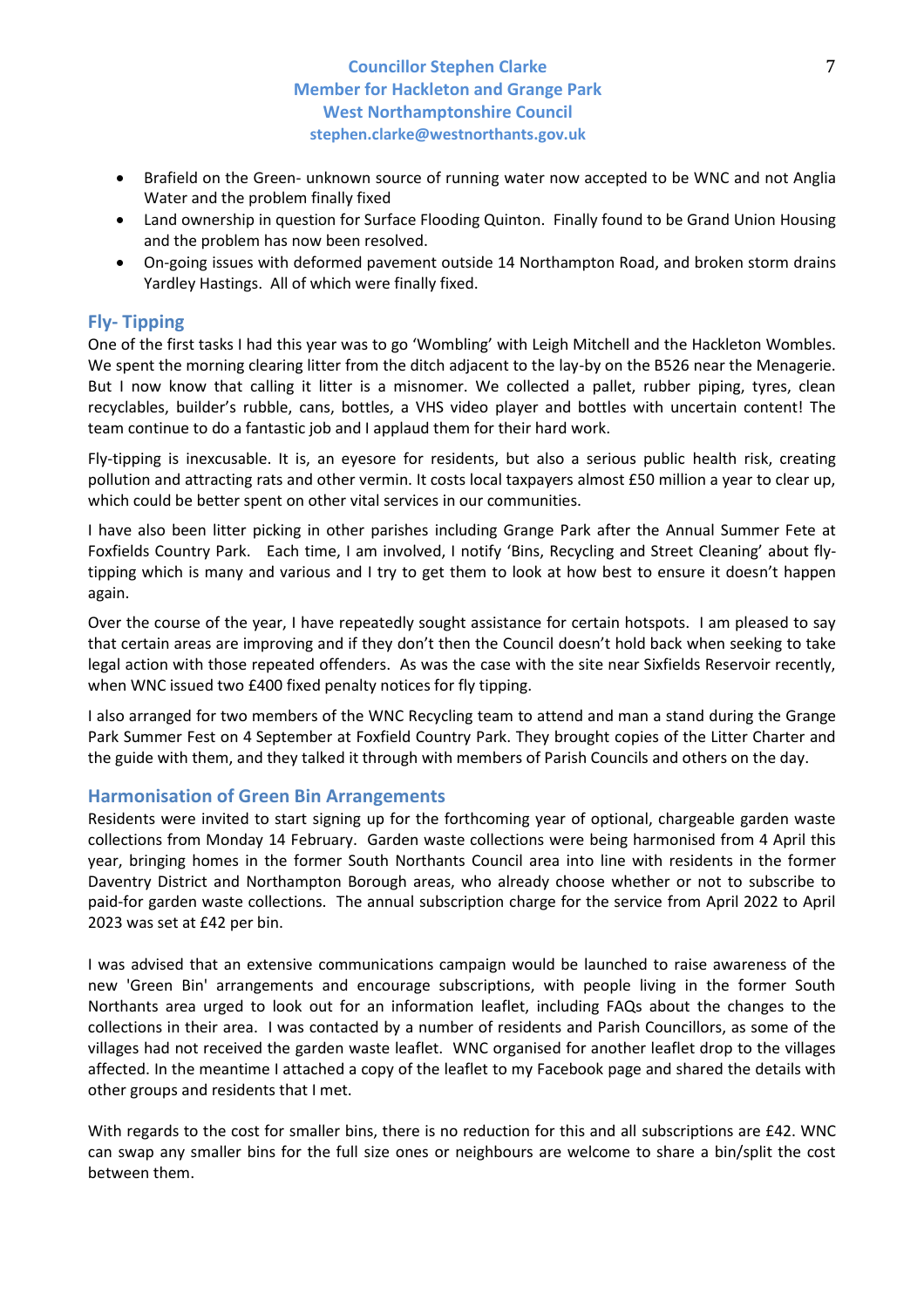# **Councillor Covid Fund**

As you know there is a Councillor COVID Support Fund to allocate money within our wards in order to make a positive impact on the areas we represent and to empower residents to be active in their communities' recovery from the impact of COVID. I received eleven expressions of interest and seven completed applications with seven awards issued. One application didn't meet the criteria, three weren't progressed and one project was funded jointly. I have allocated my entire £2,500 available fund. Councillors Andrew Grant and Fiona Cole may still have some funding available.

| Project                          | Amount                  |
|----------------------------------|-------------------------|
| Quinton Jubilee Drama            | £300.00                 |
|                                  | (£206.89 SC £93.11 AG)  |
| Mud Kitchen Café                 | £217.96                 |
| <b>Cogenhoe Community</b>        |                         |
| Hub                              |                         |
| Children's Jubilee               | £600.00                 |
| Celebration, Denton              |                         |
| <b>Surgery Volunteer Patient</b> | £350                    |
| Car Scheme, Denton               |                         |
| Pensioner's Coronation           | £310                    |
| Tea Party, Brafield              |                         |
| Pre School Outdoor Play          | £415.15                 |
| Equipment, Cogenhoe              |                         |
| Wildflower Project,              | £400.00                 |
| Denton                           |                         |
| Total                            | £2,500 + £93.11 from AG |

I have enclosed a list of projects, which have been supported by me.

# **Ukraine**

WNC raised Ukrainian flags at our civic buildings in Daventry, Northampton and Towcester from 28 February 2022 in solidarity with the country's people. Everyone will have watched as the terrible scenes unfolded in the world's news, as the Russian military invaded. We continue to send a message of support to the people of Ukraine, for the horrific situation they find themselves in. They have our sympathy and our support, but they also have our huge admiration for the brave way they are pulling together in the face of adversity.

The Homes for Ukraine scheme opened on Friday 18 March for visa applications from Ukrainians and immediate family members who already have named people willing to sponsor them. People wanting to be sponsors who do not know anyone personally fleeing Ukraine can also record their interest in being a sponsor. Charities, faith groups, universities will have extensive networks with communities and individuals across Europe. WNC will be working closely with them to ensure people who want to help are matched to people from Ukraine. All necessary information can be accessed via the WNC website, where you'll see a button on the main webpage marked 'Ukraine Refugee Appeal'. https://www.gov.uk/.../news/ukrainewhat-you-can-do-to-help

I hope this is of assistance in this constantly evolving situation. From a Council perspective there are many variables to take into consideration, and the full extent of the responsibilities it puts on host households remains slightly unclear, however, the website will be continually updated, and I will keep you posted too.

https://homesforukraine.campaign.gov.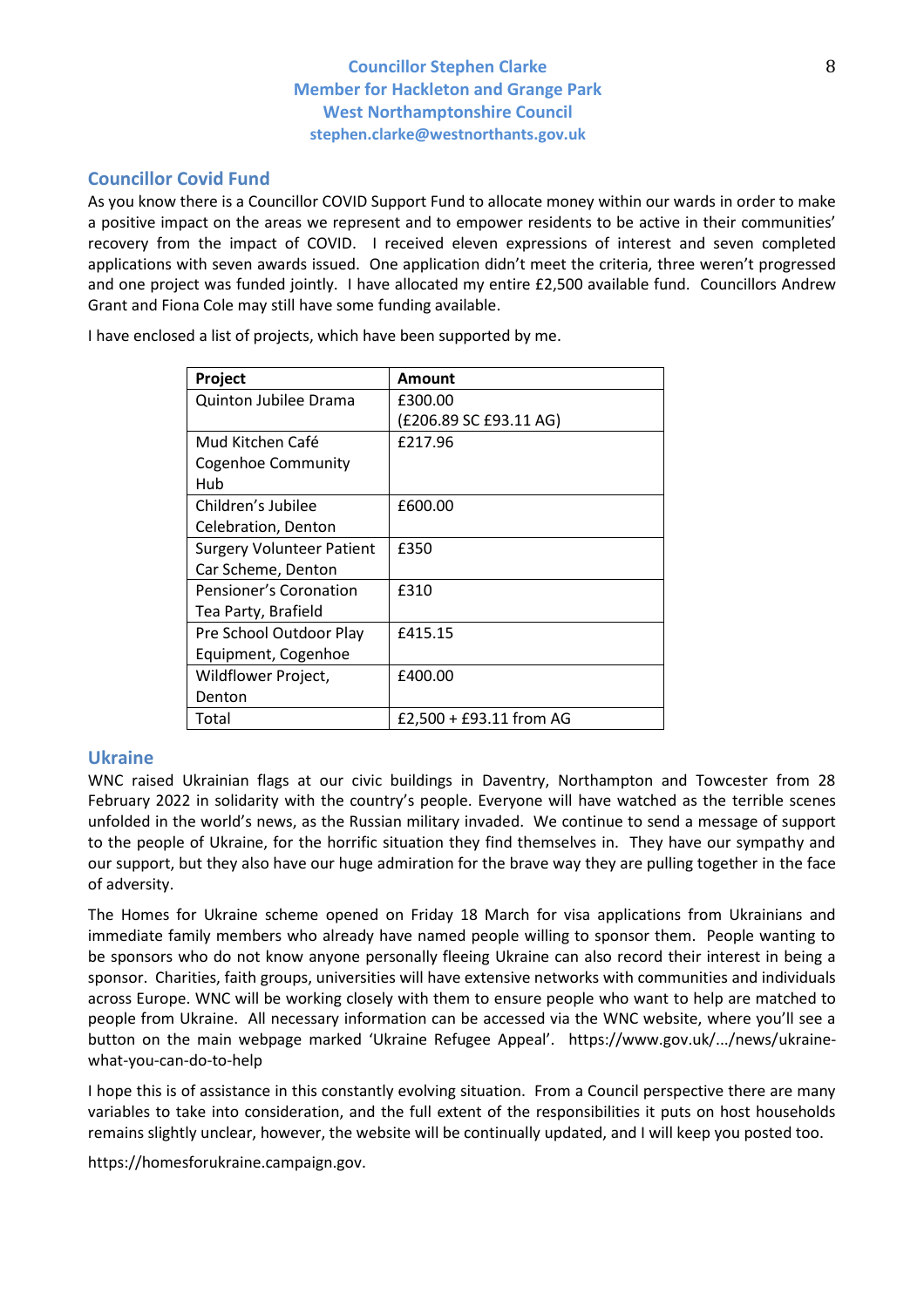### **Grants**

Each month in my Monthly Report, I provide details of all known available grants. Fortunately, RSN provides me with this information. I aim to try to support community projects with information about suitable available funding. In many circumstances WNC may not have any funding but with other funding grants then they may be able to assist communities or others with match funding. See my monthly reports.

### **Bus Services**

On the 18th September, I told you about the Bus Services Consultation, which closed on 10 October 2021. Residents, parish councils, businesses and groups in Northamptonshire were being invited to share their views on the improvements they would like to see in bus services across the county.

I encouraged all of you that have spoken and written to me about the lack of bus services to participate in this survey and have your say to help shape the future of bus travel in your area. [https://westnorthants.citizenspace.com/.../bus-service.../](https://l.facebook.com/l.php?u=https%3A%2F%2Fwestnorthants.citizenspace.com%2Ftravel-choices%2Fbus-service-improvement%2F%3Ffbclid%3DIwAR1BcE9TzAoJjCJzJ8az1zOaHO0e57L0KPIoHXzL0M1gslvmUYdopqZOH6s&h=AT1K8Uta-gZAzmoSj2PMwczp8mXHSCJwWF8tg4sar66wR6ZGbXhdNbYr9F42WOyYUyDXGGHPUZRYPXCf_zjE0YG5EMoJdygRcfoq5caSUjYsbsQfiI3xCxd8BXrNel9pn5Q2iAMuv90Zyjcjnkw_NT8jAA&__tn__=-UK-R&c%5B0%5D=AT1iMtAqjHY0Bj9Jd1MsnaVM1_J7Tccma5c0EL-jiNE1AZ4aTbLEy_B-OwGlT5AUC5zd-Vo5ylIXl_nz-GQlmiR9l4-wLOQCaZgMRK0MJwh84FniZRz9tyfKK8dYegJM24VB8xf1Q4KakdEc-gMFSvb3)

This was very important because WNC is committed to form an Enhanced Partnership, in order to use our powers to improve services and develop this partnership by April 2022. From that date, the new discretionary forms of bus funding from Government will only be available to services operated, or measures taken, under an Enhanced Partnership or where a franchising scheme has been made.

Key areas that are being developed for inclusion in the BSIP include:

- The need to return patronage to pre-COVID levels before considering expansion
- Patronage growth will mainly come from enhancing existing commercial services
- Filling gaps in evening and Sundays on the most frequent services
- Reinstating withdrawn services in rural areas, and the need to consider reinstating a bus subsidy budget
- The need for improved bus priority to improve journey times and reliability
- The need for better roadworks liaison to improve journey time reliability
- Introducing zero-emission buses to tackle air quality and decarbonisation issues
- Improved information for bus passengers
- Publish a Bus Passenger Charter

The BSIP provides a means for the Council to secure significant additional funding for bus service improvements. However, to maximise the impact of improving our bus services in West Northamptonshire, the Council must consider options for match funding, particularly for Manifesto priority areas such as the reinstatement of rural bus services. As such funding would be beyond current budgets, the final BSIP will make clear that options for funding would need to be considered as part of the Council's budget for 2022- 23 and beyond, and included in the public consultation thereon.

If we are to try to make sure that there is a focus on reinstating withdrawn services in rural areas, and WNC is to consider reinstating a bus subsidy budget, then we will need to lobby hard to get those services included in any future budget programmes. I have to say, I am disappointed at the lack of funding for the rural areas. Indeed the Cabinet paper being presented on 12 April 2022 does not address this shortfall.

# **Parish Casework**

### **Planning Enforcement, Hackleton**

On 28 June, I first worked on a planning enforcement issue in Hackleton. It related to Larkfleet Construction who were not complying with their Construction Management Plan September 2020-Condition 7 as shown in S/2020/1691/COND. For several months, I provided local residents with an update about the many and various enquiries raised in relation to Land at Lyne Walk, Hackleton. I engaged with the CEO of Larkfleet and the Site Manager together with the WNC Development Monitoring Officer.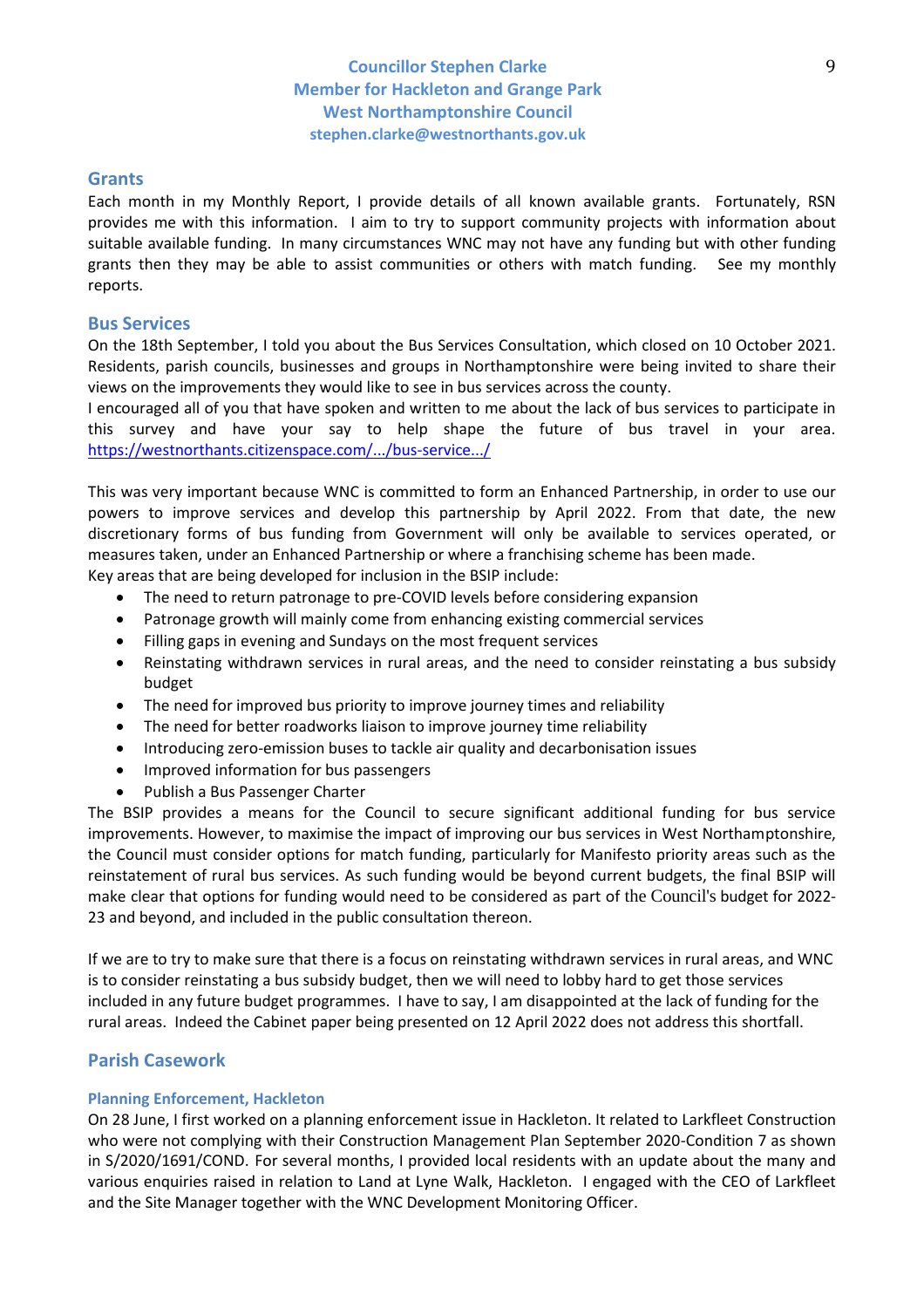I met them all on site on a weekly basis whilst we started to rectify the position. After achieving the removal of the cabin to an alternative location and re measuring all plots, I was able to assure the residents that all of the distances were in accordance as shown in approved plans. We also considered any potential encroachment onto the Bridleway. The plans showed that the narrowest point for the Bridleway was by the fencing relating to Plot 21, which was 4m from the site boundary. Therefore we further concluded that there had been no further breach of planning control.

I also made the residents aware that if they wished to register their concerns then they should complete the on-line planning enforcement complaint form via the WNC website, as follows:

Home > Planning and building control > Planning enforcement > South Northamptonshire > Report a breach of planning control > Begin this form...

If we are to take subsequent action, then it is important that, residents fill in these forms. I did of course continue to work on these issues on the resident's behalf. If any resident has issues with this development or any other then it is helpful if you attach a photograph or a copy of any logs that you have taken to your planning enforcement complaint form.

#### **Grange Park Parish Council & SEGRO**

In April 2020 SEGRO launched a new £10 million fund, The SEGRO Centenary Fund. They intended to build on and extend the company's approach to community engagement and support by launching further initiatives through 2021 to continue to support the community. They have a Community Liaison Group (CLG), which is managing and sharing information relating to the development of the SEGRO Logistics Park Northampton Gateway (SLPNG) and a Community Fund Scheme. Attendees include representatives from Roade Parish Council, Blisworth Parish Council, Milton Malsor Parish Council and Collingtree Parish Council.

Members of Grange Park Parish Council asked me why they were not included in the CLG. In June 2021, I wrote to Lizzie Humphreys, SEGRO enquiring as to why they were excluded. In addition, I investigated the matter with the relevant officers at WNC who provided the following information. The Development Consent Order (DCO), which Government approved in 2019 did not require a Community Fund. But, SNC agreed to administer such a fund via a S106 Agreement and entered into such an agreement with SEGRO and named Roade, Blisworth, Milton Malsor and Courteenhall Parishes as beneficiaries to a £300k fund. 8 months later in 2020 Collingtree Parish Council enquired whether SEGRO would be in favour of adding them to the Community Fund. They agreed and SNC entered into a second S106 Agreement for £75k.

I told Grange Park Parish Council that if the Parish Council wished Grange Park to be a beneficiary of the Community Fund then they would need to apply to SEGRO direct. Before doing so, I suggested that it might be worthwhile speaking to Collingtree Parish Council to gain an understanding as to how they went about things. In the meantime I continued to press for a response from the Partnership Development team.

Over the course of July and August 2021, I was in conversation with SEGRO regarding Grange Park Parish Council's request to be included in their Community Fund Scheme. Grange Park Council was advised that residents of Grange Park were experiencing relatively few or limited negative impacts from SEGRO and that they were a major beneficiary of the investment into the enhancement to M1, J15. Therefore, they were not considered eligible for a grant.

From a highways perspective the proposed development relies fundamentally upon the delivery of the A508 Roade Bypass and in combination with the added capacity at J15 of the M1. It is difficult to understand why Grange Park should have been treated differently to the other local communities. I believed that they should have been included in the Community Fund Scheme at the outset. On their behalf again, I chased Gary Gaskarth, cc Andrew Pilsworth, MD, National Logistics, SEGRO. My email was eventually passed to Kate Bedson, Senior Director who wrote to me on 20 July. We agreed to meet as soon as possible to discuss this matter. This meeting was scheduled for 18 August. Initially, Kate said in her response to me that there was some discretionary funding for local community projects that they could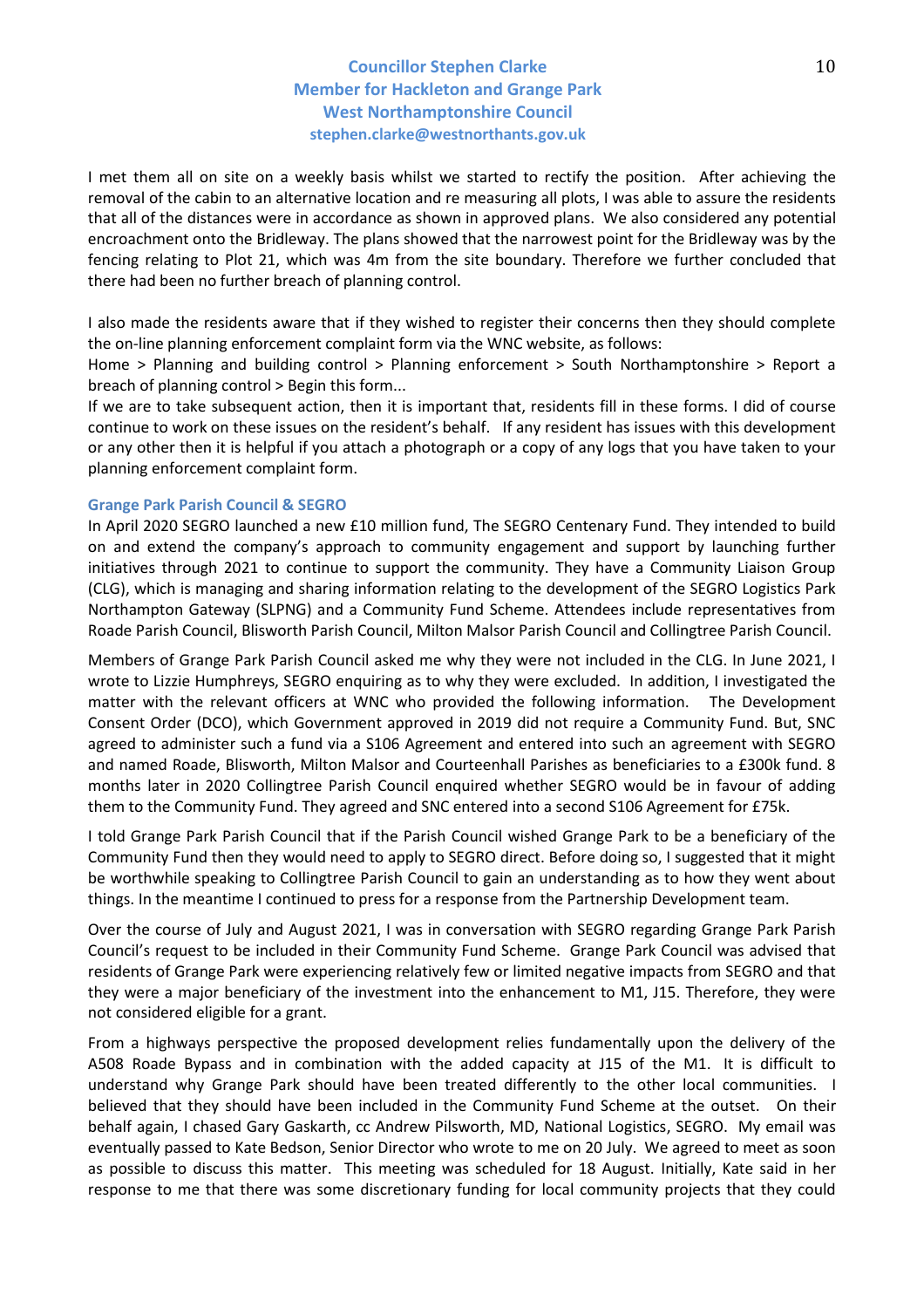administer on an annual basis, but that they could not revisit the initial Community Fund Initiative for Grange Park Council, which was at the heart of the present line of enquiry.

I met with Kate Bedson and Neil Impiazzi at the SEGRO site on 18 August 2021. As I had not heard back from Kate as promised, I wrote again on 8 September 2021. I reminded her that when we met, she committed to review the existing S106 Agreements and respond to me regarding item 4 on my agenda. During the meeting she agreed to item 5 and promised to let me have a form of words that would set out how Grange Park could bid for future funds on the same terms as the other Parish Councils.

The details of items 4 and 5 in my Agenda were as follows:

- 4. Next steps for £75k Grant Funded Project for Grange Park. Let's work out what needs to be done to create and agree a project and action plan that results in SEGRO investing in Grange Park. Let's agree a form of words that SEGRO can send to Grange Park Parish Council, which makes this commitment.
- 5. Opportunity to bid for future fund on the same terms as other Parish Councils Let's agree a form of words that sets out how Grange Park can bid for future funds on the same terms as the other Parish Councils.

On 30 September I received an email from Kate Bedson, Senior Director, National Logistics, SEGRO. They had decided, on a one-off exceptional basis, to extend the benefits that have already been agreed for neighbouring Parish Councils to Grange Park Parish Council. It has been quite a negotiation on my part, and I am delighted that we obtained a resolution to this longstanding issue. I continued to progress the matter with West Northamptonshire Council and SEGRO until the S106 was progressed by the lawyers.

By January 2022, the lawyers involved had finalised the Grange Park Parish Council and SEGRO S106, which had been delayed due to the transition from South Northamptonshire Council to the new Unitary, West Northamptonshire Council. All matters are now resolved and the first tranche of the Community Fund will be paid shortly. I have advised Grange Park Parish Council accordingly.

Applications for SEGRO funding are made using a proforma, which is reviewed by the WNC S106 team to confirm it is in accordance with the terms of the agreement and it is then circulated to the Community Liaison Group for comments. The proforma and comments will then be forwarded with a recommendation for consideration by WNC. If authorised, the funds are then paid out. The applicant and the Community Liaison Group will be advised of the outcome of the application for funding. All that remains is for Grange Park Parish Council to apply for the funds for an eligible project.

### **Review of Bus Lane Enforcement Scheme**

I lobbied hard on Social Media prior to and post the election to let residents have their say on how bus lane rules should operate and be enforced to help keep Northampton's public transport moving. West Northamptonshire Council agreed to seek people's views on its Bus Lane Enforcement Scheme as part of a forthcoming review of the arrangements. Bus priority measures in the town include traffic lanes or sections of the street solely for use by buses, taxis or bicycles to help cut congestion and improve journey times. Enforcement of the bus lane rules has been in place since February last year, when the previous county council installed number-plate recognition cameras at the Weedon Road/St James' Road bus lane and at the Drapery, a bus-only street. The bus lanes were in operation 24/7 with motorists facing a fine of up to £60 if they break the rules.

Since WNC took on these arrangements in April this year, The Council became aware of significant concerns around the Weedon Road/St James camera, while The Drapery cameras appear to be doing the job effectively without controversy. I am pleased to say that WNC finally abolished the 24/7-bus lane in Weedon Road and St James' Road at a Cabinet meeting on 7 December 2022. This decision was made after 10 months of controversy.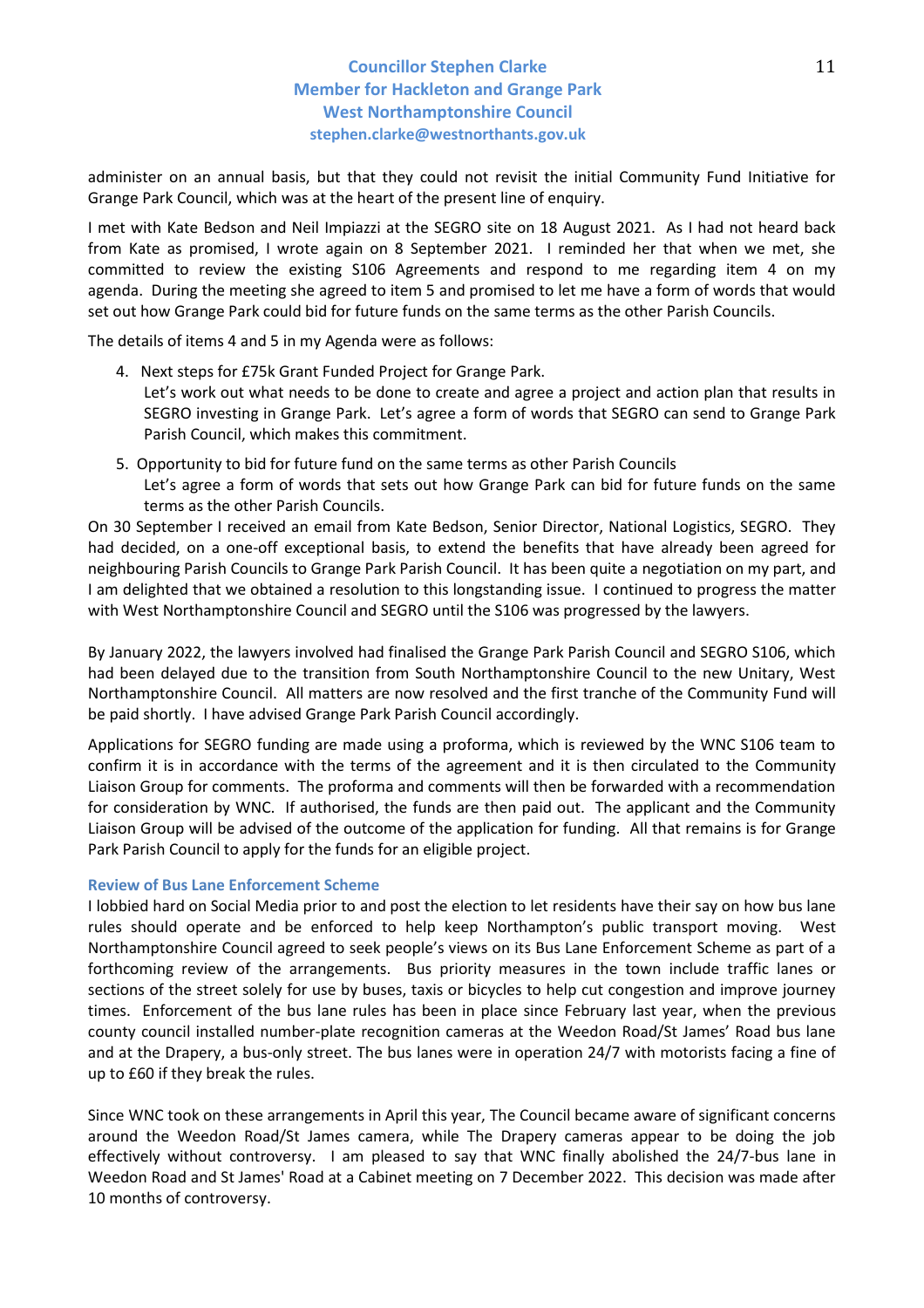#### **Article 4 Land off Horton Road, Hackleton**

All three Hackleton and Grange Park Councillors supported the confirmation of the Article 4 Direction at Land off Horton Road, Hackleton in accordance with the General Development Order and the Council's scheme of delegation. The Direction was initially made for six months as an emergency measure.

This month, WNC have confirmed the Article 4 direction relating to the removal of permitted development rights for means of enclosure (gates, fences, walls etc.) relating to the above land. I have also attached on Facebook a copy of the Direction and associated plan, which remains unchanged, but will now continue to have effect unless the local planning authority make a subsequent direction, or cancels the Direction.

#### **Spatial Strategies**

I wrote to Jonathan Nunn, WNC Leader and the WNC Cabinet on 13 September before they considered the Spatial Strategies Item 11 on the Agenda. Jonathan Nunn confirmed that my letter would be taken into account in the consultation. I made it clear that I had two primary concerns relating to Item 11, West Northamptonshire Strategic Plan: Spatial Options Consultation-Appendix A-Spatial Options 1e and 1f. I set out my concerns regarding Flood Risk and Appeal Dismissal Reasons in my letter and Monthly Report.

#### **Denton Speed Limit**

I received a request from Denton Parish Council to investigate a reduction in the speed limit on the A428. Over several years there have been a few incidents on this road and several requests for NCC Highways to look at how best to improve matters. I escalated the matter to Highways, and they agreed to put Denton Parish Council's Proposal to the Chair of the Road Safety Panel. They considered Denton Parish Council's request for a 40mph limit between to the two access points into the village on the A428. There was a lot of discussion surrounding the request and it was decided that it would be useful for Police colleagues to gather some up to date speed data on the sections of road in question. This will enable the panel to make a more informed decision. The request will be considered further at the next meeting when the speed data will be available. In addition, I can advise that as part of the Red Route' process some route hygiene works have been identified along the A428 between Great Houghton and Yardley Hastings. This includes undertaking works to clean/repair/upgrade/replace existing signage, to improve conspicuity of hazards, including junctions, village entrances and lay-bys and to ensure a consistent approach to hazard signing between the two villages.

Consideration was also given to improving the signage at the lay-bys and changing the alignment of the western lay-by to prevent right turns and provide an acceleration lane. This work was all approved and will go into the programme subject to prioritisation. If any other residents want to send information including photographs for the Panel in support of the proposal or any related matter then you can send this to me directly: stephen.clarke@westnorthants.gov.uk I will keep you informed regarding progress.

# **Community Walkabouts**

In February I started Community Walkabouts. The first was in Brafield and it was most beneficial as it helped me to discuss with the community and councillors the work that needs to be done to ensure that we have a safe and pleasant environment for those who live there. West Northamptonshire has a rich legacy of rural villages with communities that need our support and encouragement to continue to thrive and be socially and economically viable. I intend to complete a similar exercise in the other parishes. Please let me know when you would like to organise a session in your area. Grange Park and Quinton have asked me for a Community Walkabout and I am just awaiting confirmation of suitable dates.

### **Causeway Bridge, Billing**

I worked with Highways regarding the closure of the Causeway Bridge, Billing, which was becoming a major inconvenience to residents of Cogenhoe, Little Houghton, Denton, Brafield and Yardley Hastings. I was able to keep residents informed about the concrete barriers to protect the damage on the bridge being installed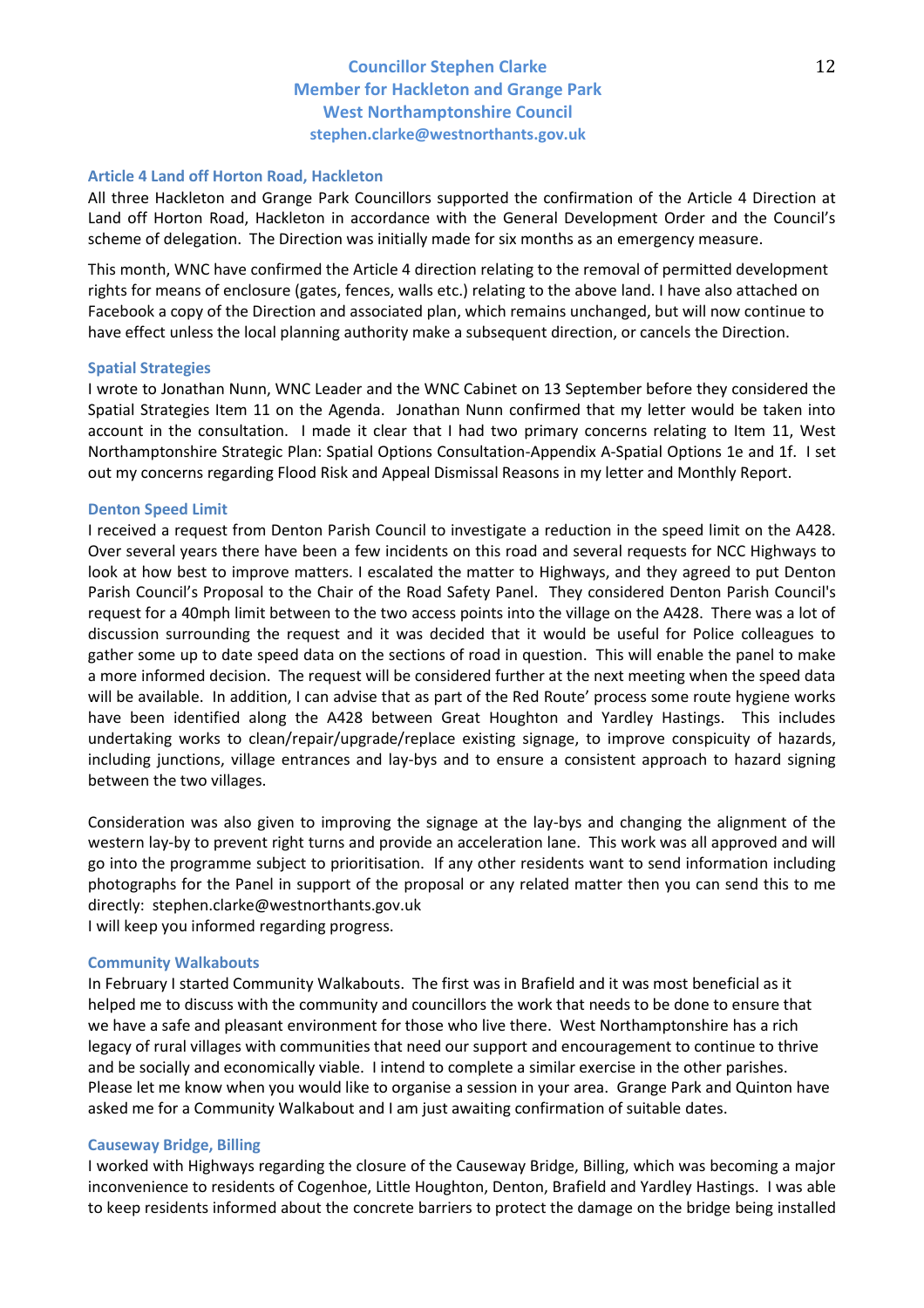Thursday 13 January and the road being re-opened after that. Highways liaised with Siemens to switch the signals back on before the road was re-opened. The repair works will take place at a later date and we will confirm this once it has been agreed. The repair will take approximately four weeks and will be under a full road closure. I have been asked to investigate whether Highways can keep the concrete blocks in place as a safety measure. I will keep you informed.

#### **Scoping Opinion**

WNC received an EIA Scoping Opinion submission on 8 February from the applicant Manor Oak Homes for 900 dwellings on land south and east of Grange Park and issued the Council's response within the agreed timescale.

#### **Great Billing Sand and Gravel Extraction and Restoration**

I was asked about the heavy plant in the field on the left at the bottom of the hill as you head out of Cogenhoe towards Whiston. The Great Billing Sand and Gravel Extraction and Restoration Application Sept 2017 covers the activity.

After some research, I was able to ascertain that the estimated recoverable saleable reserve is approximately 2.5 million tonnes. The total programme for the process to a restored site is between 18 and 20 years, of which excavation and reclamation will be approximately 13-15 years with completion of final stages of restoration to follow. The initial extraction areas in the western part of the site were required to create the voids necessary for water management. Extraction of these areas was estimated to take 4 years, before extraction was planned to move eastwards and progress anticlockwise around the site from the south west of the eastern area. The final extraction area will be under the Plant and Operations Area in the western area. The site is included as an allocation in Policy 4 of both plans, MA5 in the previous plan and M4 in the adopted plan and for extraction of 3 million or 2.6 million tonnes of sand and gravel respectively. Policy 28 of the adopted plan also identifies the importance of progressive restoration of sites that enhances biodiversity, local environment and amenity.

#### **Serious Highways Issues outside the Memorial Hall, Brafield**

I attended a Traffic Meeting that had been scheduled at the Memorial Hall, Brafield on the Green on 15 November 2021 by Matt Taylor, PCSO. The purpose of the meeting was to address some serious highway issues that had taken place outside the Hall a few weeks ago. There are a number of users of the Hall including a Play Group and Nursery. It was agreed at the meeting that I would discuss with Highways a number of improvements. Other work is being carried out by the Community and the Parish Council to engage local residents in the initiative in order to improve the safety of this very difficult road layout.

### **Complaints about the quality of Surface Dressing on the Main Road, Hackleton**

I received a number of complaints about the quality of the recent Surface Dressing on Main Road, Hackleton, that took place on 13 August 2021. Indeed I was told by several of you that there were many lumps and bumps in the road making it a very uneven road surface, which was much worse than beforehand. I escalated this to Highways and I met with John Coomes, KierWSP Contract Manager, Northamptonshire Highways, Brixworth Depot, Harborough Road, Northamptonshire, NN6 9BX who informed me that he had checked the state of the road in Hackleton and he confirmed that there was a problem, which the would fix.

#### **Casework in Progress**

#### **Change of Use for Microlight Airfield Retrospective**

Councillor Fiona Cole has called in the Planning Application WNS/2022/0154/FUL, the Runway West of Forest Road, Piddington for consideration. It relates to a change of use from Agricultural to grass runway with associated facilities for use as a microlight airfield (retrospective).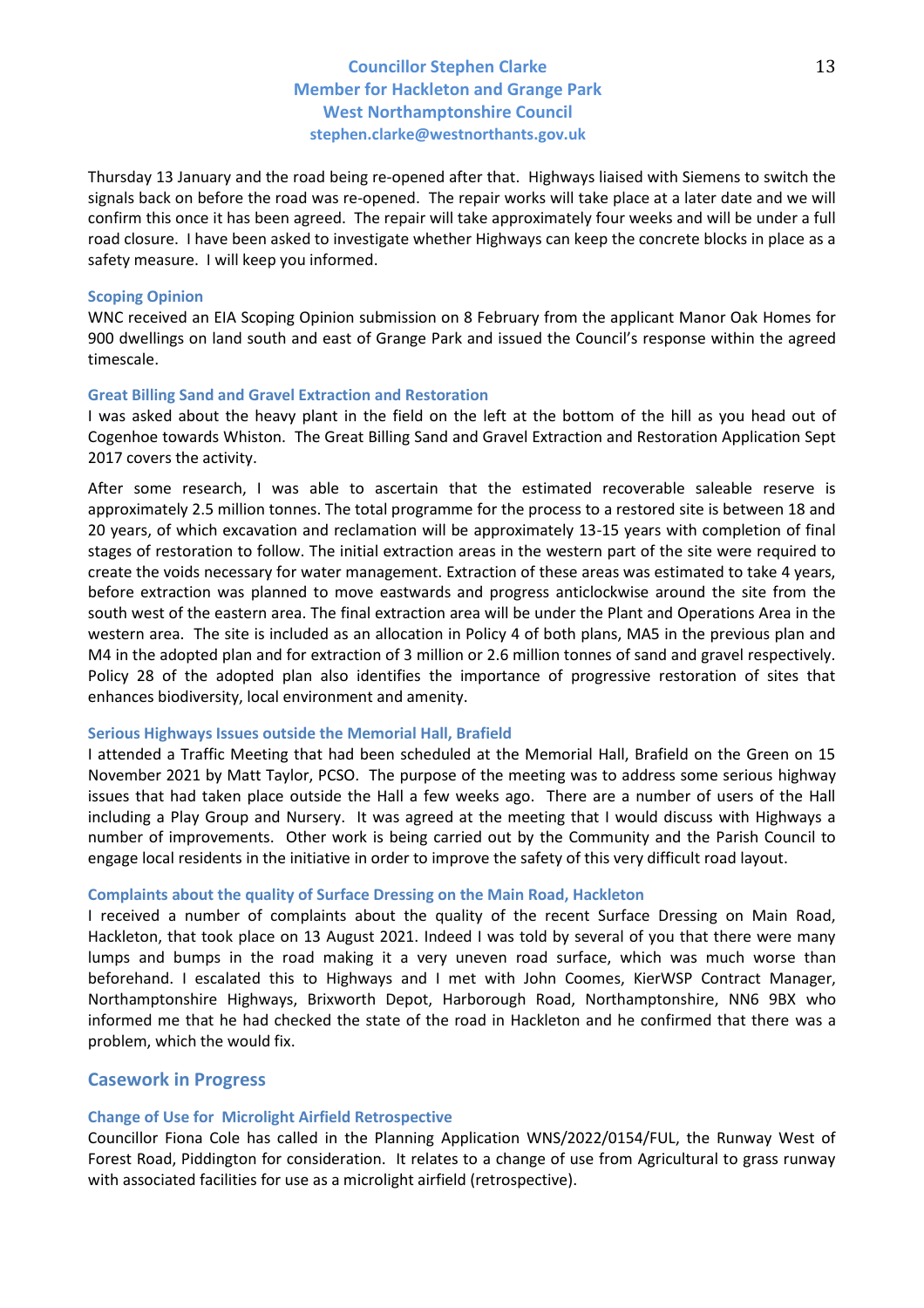#### **NHS Dental Services, Northamptonshire**

I am receiving complaints about the lack of NHS Dental Services in Northamptonshire. It is made worse by the fact that residents are unable to understand the current position, as the various search engines do not have the most up to date information about which Dentists are currently taking on NHS Patients. In fact in a recent BBC investigation dated 7 February 2022, entitled Northamptonshire: Finding an NHS dentist 'a needle in a haystack' - BBC News they found only one dental practice in the county taking on NHS patients.

I enquired how the Northamptonshire CCG intends to address the provision of NHS Dental Services in Northamptonshire, and I was advised that all primary care concerns and complaints come under the remit of NHS England/Improvement and referred to england.contactus@nhs.net.

I anticipate that rising energy costs will severely impact the cost of living and NHS Dental Services will be much needed this year.

### **Bins left on a narrow street in Conservation Area, Denton**

Leaving bins out permanently on narrow streets in a Conservation Area is a problem in Denton. Some people, particularly those who do not have direct access to their rear gardens, have become accustomed to leaving their bins out all of the time. I referred the problem to the Waste & Cleansing team who are working with local residents to resolve the matter.

### **Parish Events**

There are some great traditions across South Northamptonshire and I have enjoyed getting around Hackleton and Grange Park sampling the various events and meeting you all. I received a very warm welcome throughout and I was impressed at the untapped power of enthusiasm emerging after the events had been postponed due to the pandemic.

### **NHS 5th July**

I joined the NHS Big Tea at 3pm on the 5<sup>th</sup> July by taking a break to celebrate the birthday of our NHS. I Took 5 minutes to wish the [#NHS](https://www.facebook.com/hashtag/nhs?__eep__=6&__cft__%5B0%5D=AZXUh6hmhpn-9rafRC330agWXFDz6hshD6Of8M8tXJEWYdIuflokMsr-FumR5Z1HA2oFu75Xl2cwdICpX0UiJeRUC_b3VmzmtPLs_KkNMk6MpNMsakBNAH4fr8f9V6R-lfU&__tn__=*NK-R) Happy Birthday and with others we donated to NHS Charities at [https://bit.ly/2RUHv59](https://bit.ly/2RUHv59?fbclid=IwAR3K6ZpJbqD_KMsNgIRDHf2Bxnge_lwBswPK_Toef-CuneyqeVO0FYAH-2Y)

#### **Brafield on the Green NHS plaque**

A special thank you to Gill Morgan, the Jubilee Committee and Brafield on the Green Parish Council for the new plaque, which is now installed upon the village sign. This was intended to thank the NHS workers, the Essential workers, the Volunteers and to remember all those who lost their lives to COVID-19.

July 5th 1948 was a historic moment in our country's history. It was the day our NHS was born. Since March 2020 when the Coronavirus pandemic changed all our lives we have never been more aware of our NHS doctors, nurses, social care workers and paramedics plus an incredible number of critical workers who have kept us and essential services running. At Brafield on the Green on the  $5<sup>th</sup>$  July 2021 we had a chance to show our gratitude. Nurse Karen Tilley, as a representative from Denton Village Surgery unveiled the beautiful plaque. I was honoured to attend the official unveiling.

#### **Opening of the Coffee@Carey, Hackleton 27 July 2021**

I visited the Coffee@Carey in Hackleton on the 25th May, shortly after it first opened. This was a new initiative and they had only been open for three weeks. It became a good place to meet local residents especially whilst the Lyne Walk enforcement issues were live. I then attended the opening of Coffee@Carey on 27 July 2021 with Andrea Leadsom, MP, Councillor Frances Billingham, Chairman of Hackleton Parish Council and Rev Jennie. Since then I have frequently visited Coffee@Carey at the Carey Baptist Church, 2 Chapel Lane, Hackleton on a Monday, Tuesday or Wednesday, if I need to meet with anyone in Hackleton. Well done to those who have set up this Community Hub in the village.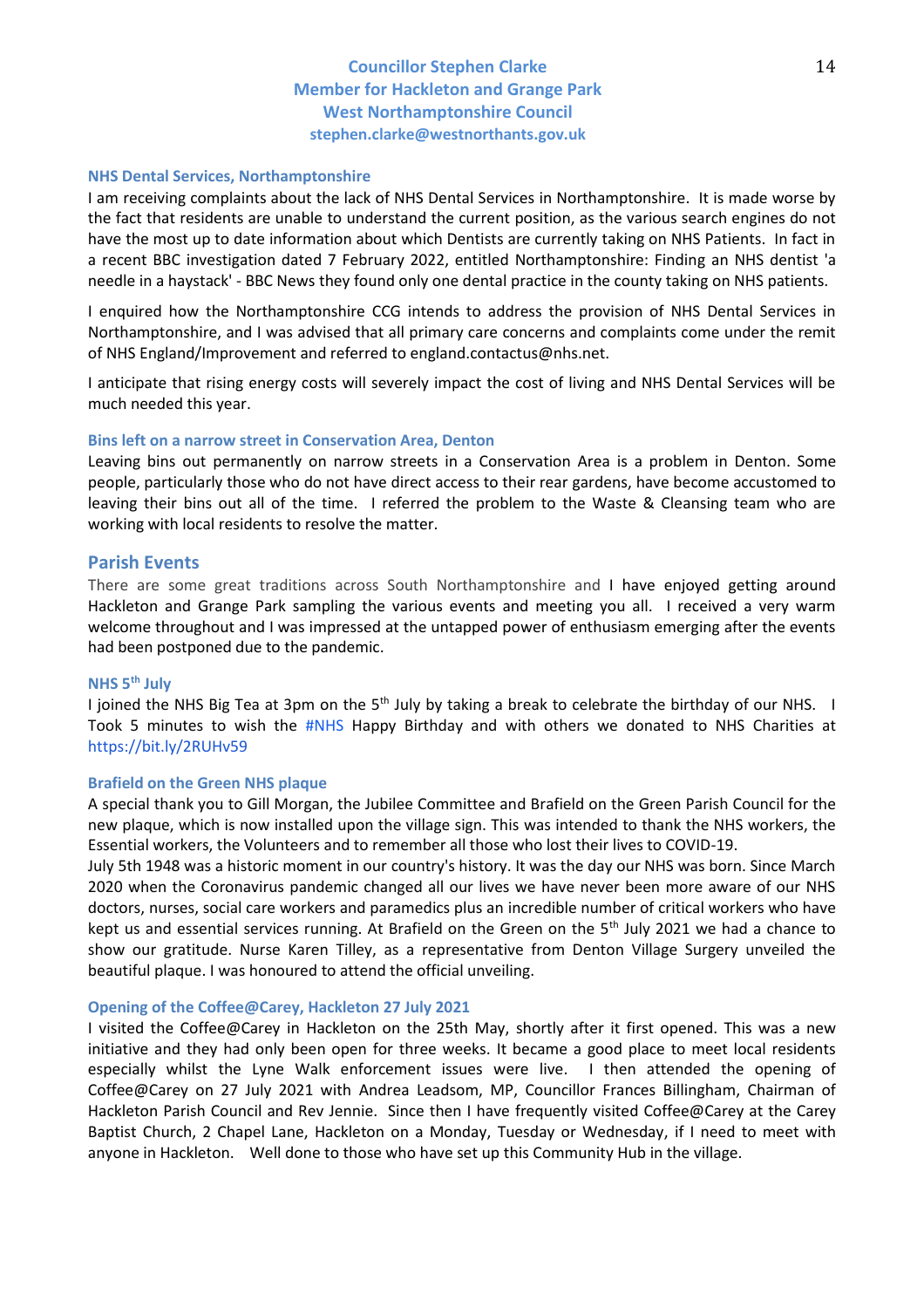#### **Regular Community Fundraising events in Little Houghton**

I continue to meet several members of the local community at their monthly Afternoon Tea and Coffee Morning events at St Mary's Church, Little Houghton. It is a popular venue with walkers and local residents.

#### **Weekly Community events in Denton**

I continue to meet members of the local community at their weekly coffee mornings at St Margaret's Church in Denton. It allows me to address ward issues as they arise.

#### **Judeth Willoughby Charity Fundraiser, Hackleton**

On 4 September after the Grange Park Summer Fest, I supported the 'Judeth Willoughby Charity' Fundraiser at the Hackleton Village Hall. The aims of the charity are to assist any person living in Hackleton, Horton, Piddington, Preston Deanery and part of Wootton Fields who is under 25 years and needs to purchase books or tools to further their education.

#### **Mud Kitchen Café, Cogenhoe & Whiston Village Hall**

In September, I took the opportunity to support the new Community Hub at the Mud Kitchen Café in Cogenhoe.

Since then I have made use of this facility to meet local residents and discuss casework. Paula and Sean Foster are providing an important service for their community. Since the outset it has been supported by Cogenhoe and Whiston Parish Council who hold their Community Support Desk, provide a collection point for prescriptions and offer a Monthly Community Lunch there. Sean and Paula now have a Monthly Farmers Market, which is proving to be very successful. It is also a hub for bread collections and various community events.

#### **Grange Park Summer Fest**

Grange Park held its Summer Fest on 4 September and I promised I would support them, so I went along early afternoon. I arrived just as others were carrying their Picnic Chairs, Baskets, Hampers, Totes, Coolers, and/or Backpacks into Foxfield Country Park. There was a steady stream of folks until about 3 o'clock. The band, Pure Genius started just after 2 o'clock and promised to play a selection of music from the 70's, 80's and 90's. I managed to get a drink and then proceeded to walk around chatting to some members of the Parish Council and the WNC Waste Partnership. I watched the South Northants Responders demonstrate their life saving skills. Mike Aluko was Master of Ceremonies and I caught up with him and the Chairman Martin Smith, when the Band was playing. There were lots of different things to eat and drink, a Raffle, things for the kids to do and of course the Fun Run. This event was postponed from last year because of the pandemic and so you could sense the untapped power of enthusiasm

#### **Northamptonshire Historic Churches Trust (NHCT)**

On 11 September, it was the day that all of Northamptonshire's Historic Churches (NHC) were open for the annual sponsored Ride and Stride. It is a sponsored event for cyclists, joggers, walkers and horse riders. Indeed any mode of transport can be used as long as your sponsors are happy. I did a combination of car and walking. Half the money you raise comes directly to your chosen church and the other half to the NHC Trust to give grants towards the restoration of churches in the County. The event ran from 10am to 6pm. My first stop was at The Church of St Mary the Virgin, Bedford Road, Little Houghton. My second stop was at the Church of St Peter, Cogenhoe. My third stop was at the Church of St Mary the Virgin, Whiston. This church was unmanned, but it did have a register for us to sign as proof of attendance. Access to the church is difficult as there is no road access. My fourth stop was at the Church of St Mary Magdalen, Castle Ashby. My fifth stop was at the Church of St Andrew, High Street, Yardley Hastings. My sixth stop was at the Church of St Peter and St Paul, Preston Deanery. My seventh and final stop was at the Church of St John the Baptist, Ashton Road, Hartwell. We not only got our sponsorship forms signed to register our attendance, but we also got a well earned rest and a cup of coffee as we met with a number of parishioners sitting outside in the sunshine.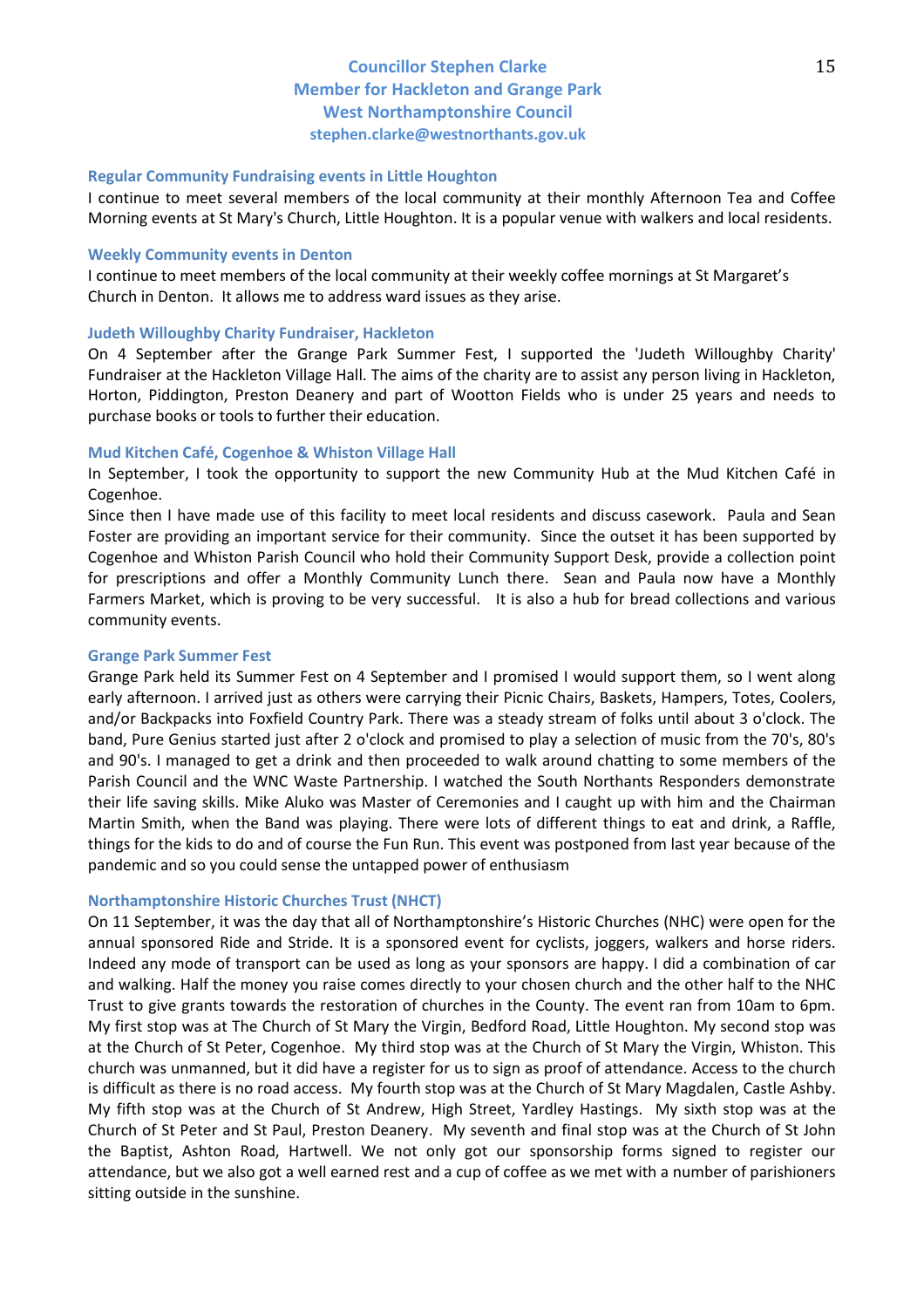It was a great day visiting seven of Northamptonshire's Historic Churches. The Northamptonshire Historic Churches Trust (NHCT) was founded in 1955 with the object of raising funds to make grants to churches in Northamptonshire of all denominations for their ''preservation, repair and maintenance, improvement, upkeep, beautification and reconstruction". The Trust's funds are raised by donations, subscriptions from friends, and the proceeds of the annual sponsored Ride & Stride, which takes place on the second Saturday in September each year. I have written a comprehensive report on the history of each of the seven churches visited and it is on Facebook. I plan to visit the remaining Hackleton and Grange Park Churches again this year on Saturday 10 September.

#### **The Beat Bus**

I met up with PCSO Matt Taylor on 5 January whilst he was out and about with the Beat Bus. At Cogenhoe, one of the residents, Jim asked me to speak to Highways about providing 30 mph signs to prevent the speeding traffic on the main road out of the village. Several others wanted to know about the Billing Bridge, which had been severely damaged. Matt and the Beat Bus had already been to Grange Park, Hackleton and Denton. They were off to Yardley Hastings and Hartwell after Cogenhoe.

#### **Denton Christmas Fayre**

I went to the Denton Christmas Fayre on 20 November 2021 in aid of Deafconnect. All funds raised are used to continue to support the deaf community in Northamptonshire. Established in 1874, Deafconnect is the only charity in Northamptonshire supporting deaf people of all ages.

#### **Coffee Morning in aid of the Hope Centre. Little Houghton**

I attended a Coffee Morning in aid of the Hope Centre on 20 November 2021. I enjoyed meeting up with everyone at Little Houghton Village Hall. Northampton Hope tackles poverty and exclusion. Their work helps people experiencing the most acute problems of disadvantage and marginalisation, including homelessness, addiction and mental health. As well as giving practical support, they focus on helping people to help themselves, provide support and services that will enable individuals to take back control of their own lives, and campaign with them against the causes of their disadvantage.

#### **Service of Remembrance 11 November 2021**

On the eleventh hour of the eleventh day of the eleventh month in 1918 the guns of Europe fell silent. After four years of bitter fighting, The Great War was finally over. The Armistice was signed at 5am in a railway carriage in the Forest of Compiegne, France on November 11, 1918. Six hours later, at 11am, the war ended. The first Remembrance Day was conducted in 1919 throughout Britain and the Commonwealth. Originally called Armistice Day, it commemorated the end of hostilities the previous year. It came to symbolise the end of the war and provide an opportunity to remember those who had died.

After the end of the Second World War in 1945 Armistice Day became Remembrance Day to include all those who had fallen in the two World Wars and other conflicts. Armistice Day has been observed every year since 1919 with a two-minute silence at 11am on 11 November across the nation.

As well as standing together in Remembrance on 11 November, we also observe a two-minute silence at 11am on Remembrance Sunday. From peacekeeping missions to supporting the UK's response to Covid-19, our Armed Forces perform incredible tasks every day. At 11.00 am, at the Memorial on the Cogenhoe playing field, Councillor John Bailey laid a wreath on behalf of residents. This was followed by the "Last Post," which is used in public ceremonials commemorating the war dead and then we all observed two minutes silence concluding with "The Rouse (Reveille)."

Then four children from Cogenhoe Primary School laid a wreath on behalf of the school.

### **Service of Remembrance 14 November 2021**

There was a Service for Remembrance at the Great War Memorial - Castle Ashby, Northamptonshire on 14 November 2021. Thank you to Patrick Lovering for reminding us all about the event. The short service was very poignant as a number of those present had relatives named on the war memorial. We sang two hymns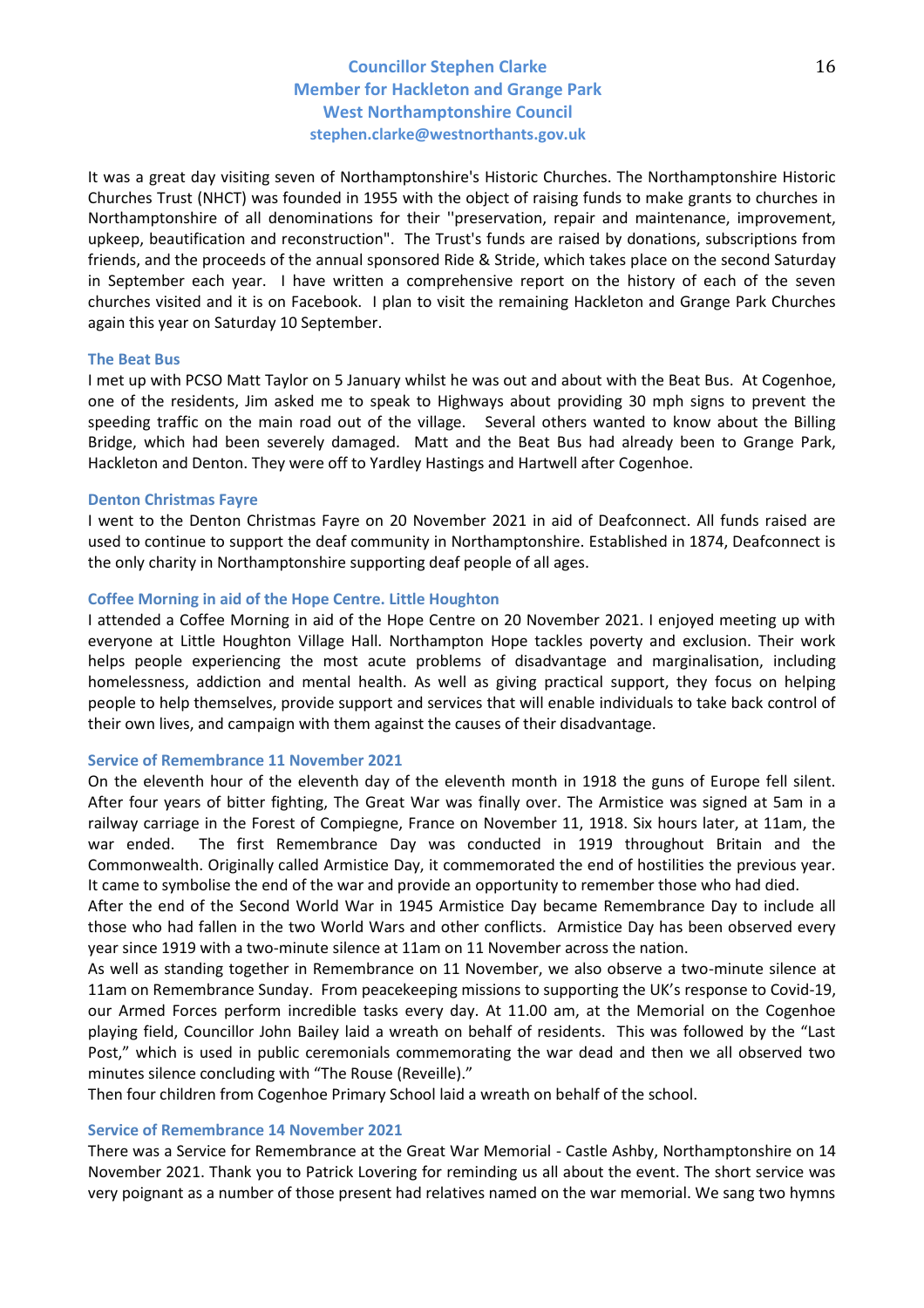including "Thine be the Glory", which was followed by an Act of Remembrance whilst a list of those to be remembered by name was read by two children standing at the side of the war memorial. Then the 'Last Post' sounded and all were silent, save for the sound of the wind and the leaves swirling and fluttering down onto the green. After Reveille, the Minister said a few words which was followed by an Act of Commitment, then Prayers and a Reading. Our final Hymn was "Guide me, O thou great redeemer", which was followed by an Act of Penitence and further prayers. The national Anthem was sung at the end of our Service of Remembrance.

#### **Little Houghton Fireworks**

### The dazzling firework display you didn't want to miss.

A special thank you to Annabel and John Strowbridge for hosting the Little Houghton Fireworks event on 5 November 2022. It was a splendid evening and it gave us all an opportunity to meet others from the village. The fireworks were most enjoyable as is seen on the video. To see the skies lighting up in November, with sparkling displays taking place across Northampton and beyond was an experience. You could see everyone's enthusiasm brewing as this would be the first time that we were able to enjoy bonfire night since 2019.

Everyone enjoyed the food-well done John and all the other chefs and stewards who helped with the Firework display and refreshments last night. A special thank you to Annabel for arranging transport for those with mobility problems. It was a very kind gesture picking them up at the entrance to the field just beyond Park Cottage, 81 Bedford Road and driving them all the way up to the top where the refreshments and a good vantage site for the Fireworks display was provided.

### **Castle Ashby and Denton Community Larder**

On 15 March a group of volunteers in Castle Ashby launched a new community larder. They have been looking at a way to get affordable sustainable food to the villages and saving waste, by building on the work that they did during lockdown for the community. Led by Susan Wilson in Castle Ashby they have developed a solution which is an off shoot of the successful community larder in Roade. I was pleased to see the new Community Larder at the Compton Club, Castle Ashby in action and I was impressed by the local interest and the work of the volunteers. TowFood Community Larder offers different categories of membership and it is a community larder network that partners with local supermarkets, businesses and food surplus providers to reduce food waste and distribute affordable food throughout the community. They welcome everyone, with their main ethos being to reduce food waste. Unfortunately I was unable to attend the first Community Larder at Denton the following week as I was isolating with Covid.

### **MacMillan Coffee Afternoon, Cogenhoe**

I attended the MacMillan Coffee Afternoon event at Cogenhoe Village Hall 25 October 2021. I enjoyed some Lemon Drizzle cake and coffee and meeting up with lots of you again. This was my first day out since my eye operation and it was good to catch up on things. Another great MacMillan fundraising event for people facing cancer.

#### **MacMillan Cancer Support, Coffee Morning Yardley Hastings**

On 24 September 2021, I joined villagers in Yardley Hastings for their Macmillan Cancer Support, Coffee Morning. It was held at the Memorial Hall and it was very well attended. Debbie and John were doing a great job serving us all with hot croissants and coffee and the cakes were very good indeed. Taking part in this Coffee Morning was the perfect chance to catch up over a cuppa and a slice of cake for a great cause. The money raised at a Macmillan Coffee Morning helps everyone with cancer to live life as fully as they can.

#### **Carbon Battle Bus, DIRFT**

On 23 September, I went to DIRFT to hear about the Zero Carbon Tour and see the UK's first 'Carbon Battle Bus'. The Zero Carbon Tour, which, started in the City of London on 28 April and is an eight-month tour